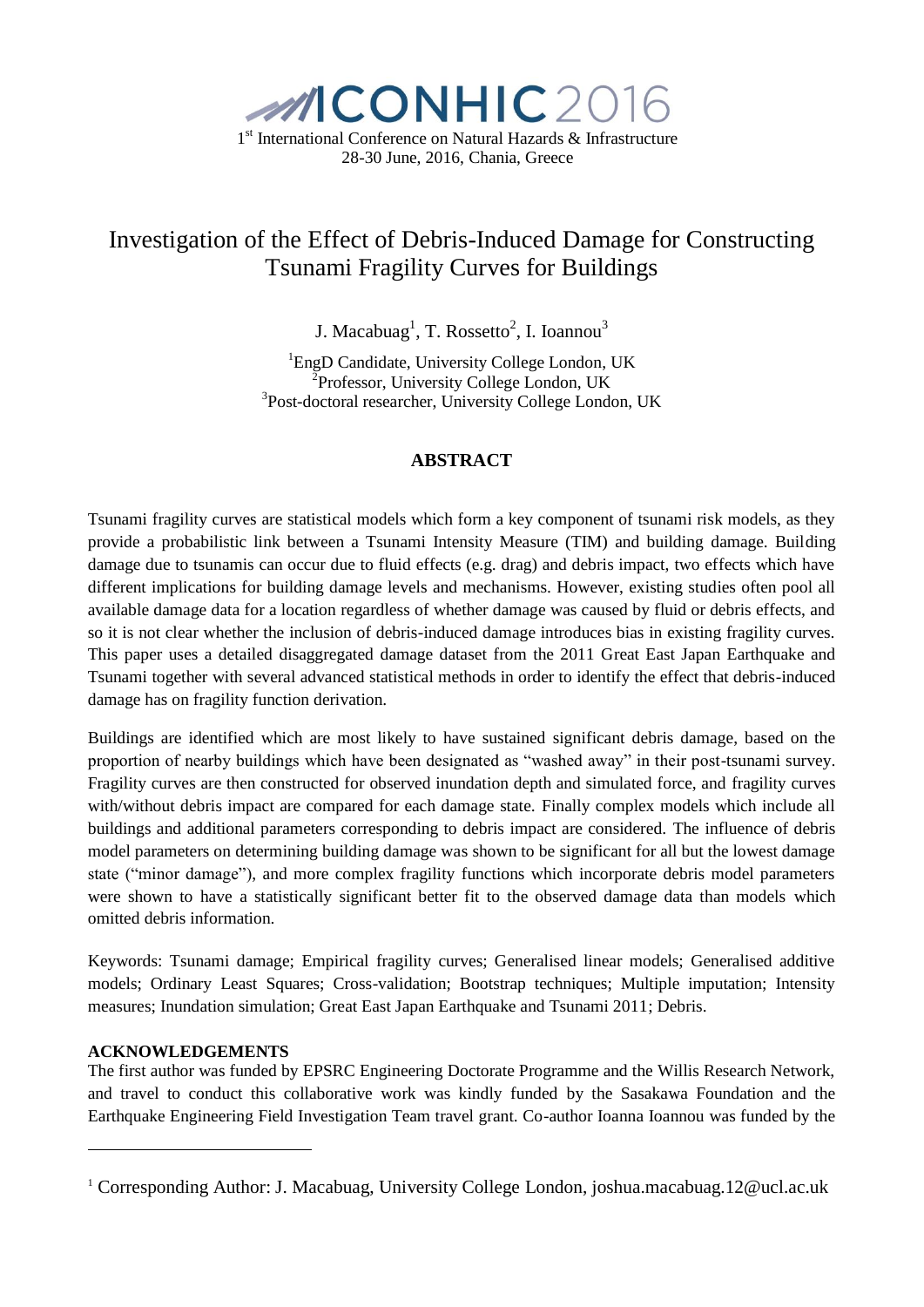EPSRC Challenging Risk grant. We would like to thank Prof Richard Chandler of the Department of Statistical Science, UCL, for advising on the statistical analysis conducted in this study. We would also like to acknowledge the many years of successful collaboration between EPICentre, UCL (UK) and IRIDeS, Tohoku University (Japan) which has made this work possible.

#### **INTRODUCTION**

Tsunami fragility curves for buildings provide a probabilistic link between a Tsunami Intensity Measure (TIM) and building damage. They are a component of tsunami risk models, and so are vital for land-use and emergency planning, as well as human and financial loss estimation.

Compared to seismic studies, few fragility functions for buildings affected by tsunami exist, and the vast majority have been based solely on empirical data (post-tsunami building damage surveys). Empirical fragility curves are very specific to the building type and flow conditions from where the data was taken (Suppasri, Charvet, Kentaro, & Imamura, 2014), and so should ideally not be generalized or applied to different geographical locations. However, given the scarcity of high-quality tsunami damage data, empirical fragility functions are necessarily often applied to different locations and conditions from where they were derived, and in such cases it is necessary to understand how fragility functions may be adapted to the new conditions.

Tsunami-induced building damage can arise due to fluid forces (hydrostatic and hydrodynamic) and debris effects (impact and damming). Various TIMs have been used in recent fragility studies to describe flow conditions, such as depth, velocity and hydrodynamic force (Koshimura et al. 2009, Charvet et al. 2014, Tanaka and Kondo 2015). Macabuag et al., (2016) present a methodology for selecting the optimum TIM for a given dataset, however, TIMs in existing fragility studies rarely specifically describe debris-induced damage.

Charvet, Suppasri, Kimura, Sugawara, & Imamura (2014) generate fragility functions considering that debris is mostly composed of the remains of collapsed buildings, and as such designates buildings as having been affected by debris if they are within a given distance (distances from 10m to 150m are tried) of a building that has been washed away. However, this method does not make any allowance for the size of collapsed buildings or the number of collapsed buildings (i.e. one small collapsed structure, has the same effect as several large collapsed structures).

This paper presents a preliminary investigation to address the following research questions:

- 1. How does the presence of debris in tsunami inland flow affect fragility functions?
- 2. Is it possible to quantify this effect by separating fluid and debris-induced damage in fragility function derivation?

In this paper a preliminary methodology for quantifying debris-related effects on fragility functions is presented. Detailed, disaggregated building-by-building damage data from the 2011 Great East Japan Earthquake (GEJE) is used to develop tsunami fragility curves for buildings in Japan considering the effect of debris in the flow. Note that the definition of debris impact is beyond the scope of this paper, and the focus is to instead demonstrate whether it is feasible to identify debris impact, and to highlight what affect this might have on fragility functions. An important application of the future development of this work will be to define how fragility curves could be adjusted to account for locations of increased likelihood of debris (e.g. downstream of ports or areas of lightly constructed buildings likely to collapse in tsunami flow) for both the engineering and insurance industries.

## **PRESENTATION OF DATA AND ANALYTICAL MODEL**

#### **Building Damage Dataset**

The building damage data used in this paper is taken from the GEJE (2011) building damage database compiled by Japan's Ministry of Land Infrastructure Tourism and Transport (MLIT). The database is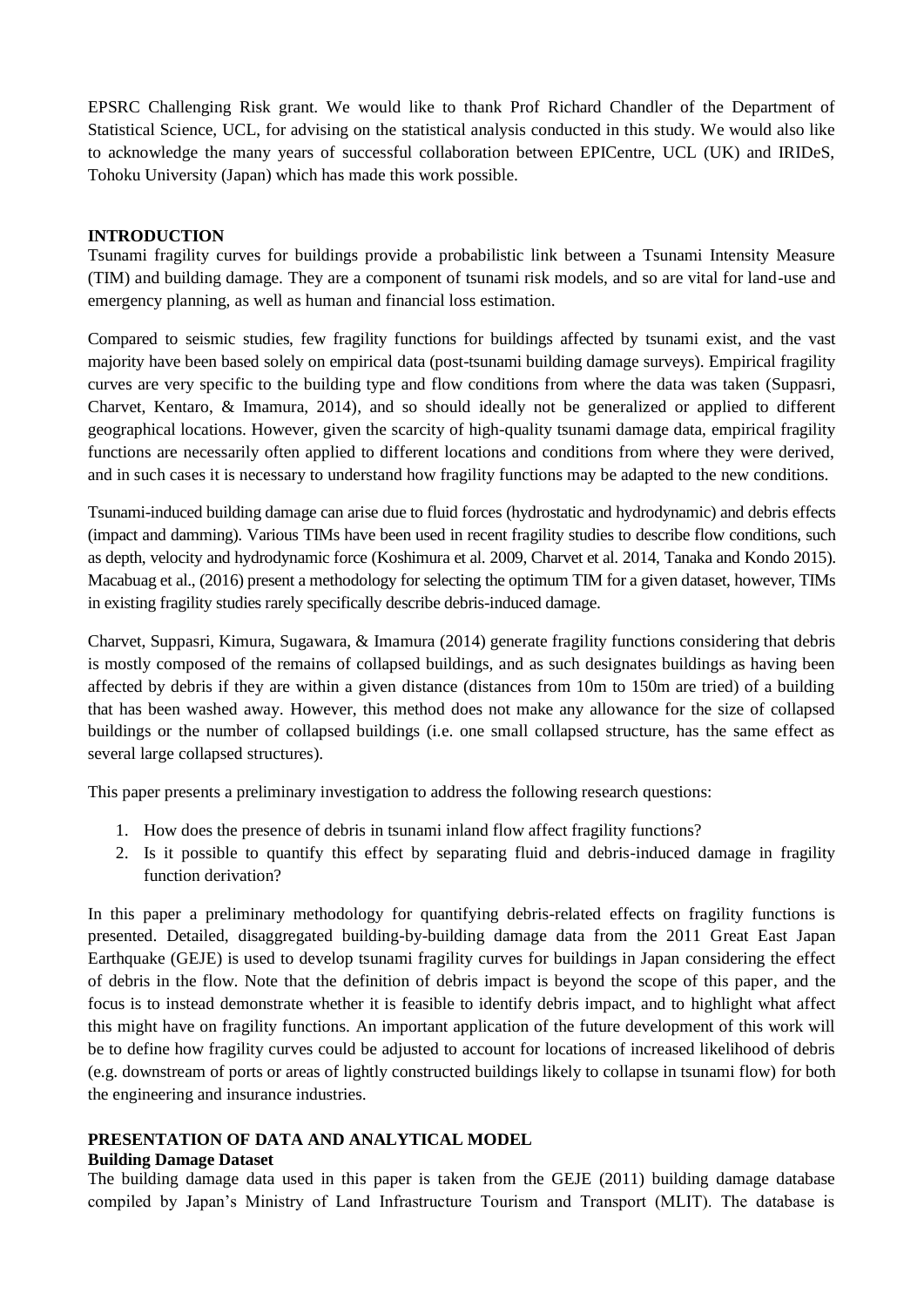comprised of relevant information (including observed inundation depth and damage state [\(Table 1\)](#page-2-0)) for each individual building located within the inundation area of the 2011 GEJE.

This paper considers the same dataset as Macabuag et al. (2016), which comprised of three case-study locations, namely the towns of Ishinokami, Kesennuma and Onagawa, which represent 80%, 15%, and 5%, respectively of the combined dataset. It is noted that as DS5 and DS6 do not represent progressively worse damage states they will be combined (into DS5\*) for the purposes of fragility function derivation.

| <b>Damage State</b> |                 |                    | <b>Description</b>                                                         | <b>Use</b>                                                        |  |  |
|---------------------|-----------------|--------------------|----------------------------------------------------------------------------|-------------------------------------------------------------------|--|--|
|                     | D <sub>S0</sub> | No.<br>Damage      | Water does not enter into the building footprint                           | Immediate occupancy                                               |  |  |
|                     | DS <sub>1</sub> | Minor<br>Damage    | Water enters below the ground floor                                        | Possible to use immediately after<br>minor floor and wall cleanup |  |  |
|                     | DS <sub>2</sub> | Moderate<br>Damage | Water inundates to less than 1 m above the ground<br>floor                 | Possible to use after moderate<br>repairs                         |  |  |
| DS3                 |                 | Major<br>Damage    | Water inundates to more than 1m above the floor<br>(but below the ceiling) | Possible to<br>after<br>use<br>major<br>repairs                   |  |  |
|                     | DS4             | Complete<br>Damage | The building is inundated above the ground floor<br>level                  | Major work is required for re-<br>use of the building             |  |  |
| DS <sub>5</sub>     |                 | Collapsed          | Structural elements are significantly damaged                              | Not repairable                                                    |  |  |
| DS <sub>6</sub>     | $DS5*$          | Washed<br>Away     | The building is completely washed away except for<br>the foundation        | Not repairable                                                    |  |  |

<span id="page-2-0"></span>**Table 1: Damage state definitions used by the Japanese Ministry of Land Infrastructure Tourism and Transport following the 2011 Great East Japan Earthquake and Tsunami. Descriptions from Japan Cabinet Office (2013), usage descriptions are after Suppasri et al. (2014).**

The construction material of a building has been shown to significantly affect its building damage probability (Suppasri et al. 2012a). Macabuag et al., (2016) shows that for this dataset the damage state distributions and fragility curves for reinforced concrete (RC) and steel construction materials are very similar to each other, and so may be grouped together and analysed simultaneously (termed as "engineered" buildings for the remainder of this paper). Conversely, fragility curves for engineered and non-engineered (wood and masonry) buildings differ in both slopes and intercepts, and so it is appropriate to consider these material groups separately. Hence, in this paper fragility curves are developed specifically for the engineered material class (4570 buildings), in order to account for building material whilst maintaining large enough datasets to avoid significantly increasing uncertainty in the model parameter estimates.

Buildings of unknown construction material make up 18.1% of the total dataset within the inundated area, representing a significant proportion of the data. Previous studies (e.g. Suppasri et al. 2013) generally conduct complete-case analysis (i.e. they remove any partial data, such as buildings of unknown material, from their fragility analysis). However, Macabuag et al. (2016) showed that missing data can only be removed if it can be shown to be Missing Completely At Random (where the data is missing purely by chance so that there is no relationship between the buildings that have missing material data and other attributes such as the building height, size and use) and that this is not the case for the 2011 MLIT Japan data. Multiple Imputation (MI) (which involves replacing missing observed data with substituted values estimated multiple times via stochastic regression models built on the other attributes) has been shown to be an acceptable method for estimating missing data, and so is conducted in order to estimate building material based on footprint area, damage state, building use, and observed inundation depth used to complete the data.

#### **Tsunami Inundation Simulation Data**

To supplement the observed inundation depth data, a numerical inundation simulation is conducted for the case-study locations to calculate simulated peak inundation depth, velocity, Froude number (a measure of velocity non-dimensionalised by depth) and momentum flux (a product of depth and velocity, proportional to hydrodynamic drag force). Macabuag et al. (2016) propose a methodology for comparing multiple TIMs and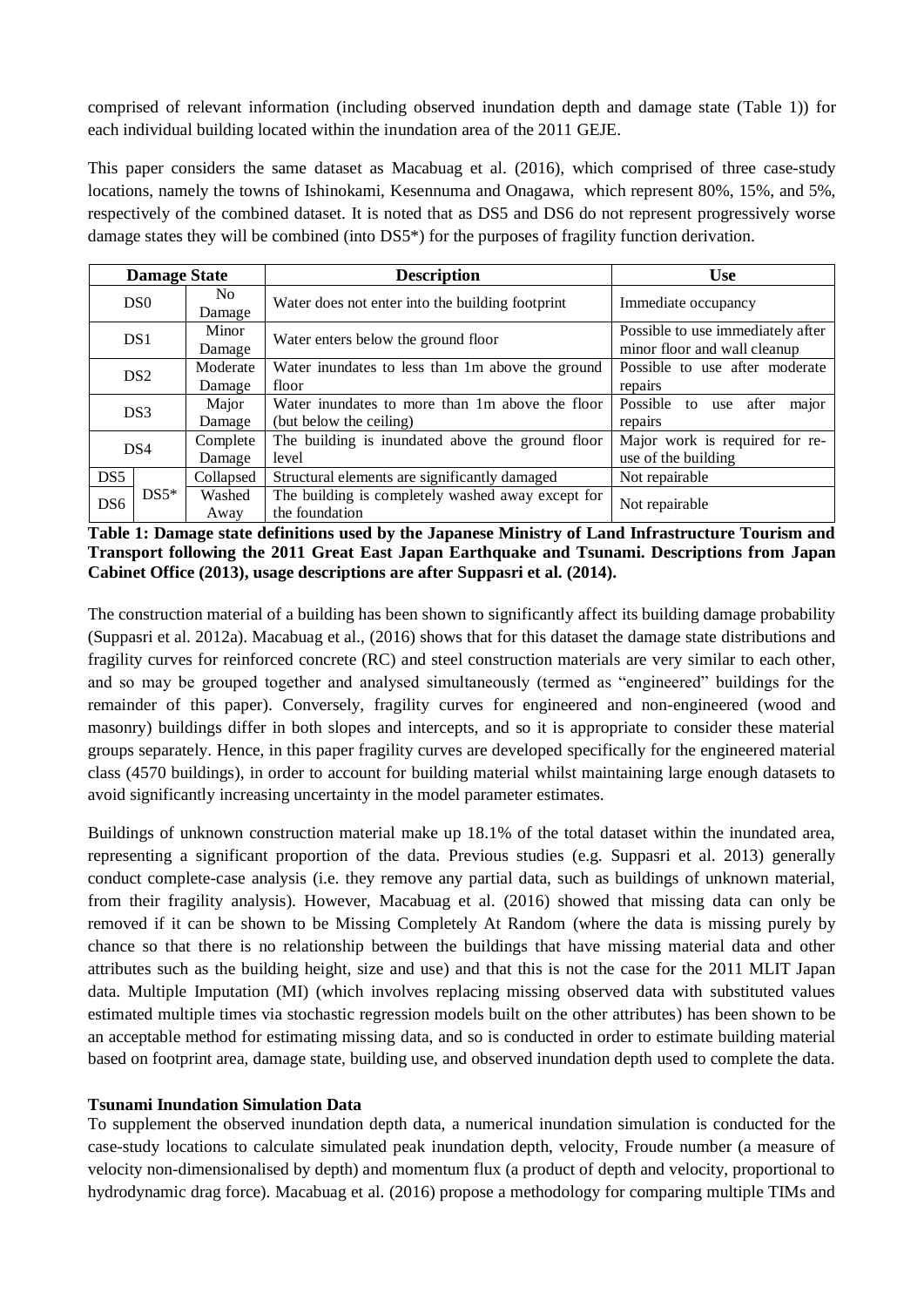concludes that for this dataset an equivalent quasi-steady force proposed by Qi et al. (2014) (and suggested by Lloyd (2014) to represent the force of a tsunami inundation on buildings) is the TIM which shows the optimal fit to observed damage data. It is evaluated via two different flow regimes determined by Froude Number, and it relates *h, v* and blockage ratio (building width/channel width, which is taken as 25% in this study) to force, denoted here as  $F<sub>OS</sub>$ . Readers are referred to Qi et al. (2014) for the calculation procedure. The two TIMs that are considered in this paper are therefore observed inundation depth (*hobs*) and the simulated equivalent quasi-steady force  $(F_{OS})$ .

The numerical tsunami inundation model is presented in detail and validated by Adriano and Koshimura (2016). The tsunami source model used in this study is the time-dependent slip propagation model presented in Satake et al. (2013). The wave propagation and inundation calculation solves discretized non-linear shallow-water equations (Imamura et al. 1995; Suppasri et al. 2012) over six computational domains in a nested grid system. The non-linear shallow-water equation includes the effects of flow resistance, which is parameterised using uniform value of the Manning's roughness coefficient (*n=0.025*). The example results shown in [Figure 1](#page-5-0) are the peak values for each grid square over the simulation period.

#### **Statistical Model**

According to the GEM methodology (Rossetto et al. 2014), a statistical model suitable for the available data should be constructed. Statistical models are used to construct a relationship between building damage and the TIM, which accounts for the uncertainty in damage prediction. The statistical models can be parametric (e.g. Generalised Linear Models (GLMs), Cumulative Link Models (CLMs), or linear models with Ordinary Least Squares (OLS) parameter estimation), semi-parametric (e.g. Generalised Additive Models, GAMs) or non-parametric (e.g. kernel smoothers).

Macabuag et al. (2016) presents three stages of analysis conducted in order to identify suitable statistical models for representing the imputed dataset: first a comparison of ordered and partially-ordered cumulative link models, then a sensitivity analysis of data aggregation and parameter estimation techniques, finally a sensitivity analysis of semi-parametric model parameters. Following this analysis OLS parameter estimation is quantitatively shown to be unsuitable for fragility function estimation as it suffers from the issues of data aggregation and violates several linear model assumptions, semi-parametric models are not recommended for prediction purposes, and partially ordered models are shown to demonstrate a significantly better fit to this dataset than ordered models.

Therefore partially-ordered probit models are selected for this study where fragility curves corresponding to the five damage states (DS1-DS5\*) are determined by assigning a damage response indicator, *ds*, to each building, which is considered to follow a multinomial distribution. Each building is also assigned a TIM value, *x<sub>j</sub>*. The designation of this debris variable is discussed in detail below. The main advantage of this model over separate GLMs fitted to binary data, is its ability to use all available information regarding the data in the database, it recognises that the damage is an ordinal categorical variable and accounts for the main conclusions of the exploratory analysis (Charvet et al 2014a). A probit link function is used (the inverse standard cumulative normal distribution). The model equation is given in [\(1\)](#page-4-0) where  $\beta_0$  and  $\beta_1$  are the unknown regression parameters (the intercept and slope, respectively) estimated by a maximum likelihood optimisation algorithm. Uncertainty is quantified using bootstrap methods employed by Charvet et al. (2014) based on 1,000 iterations.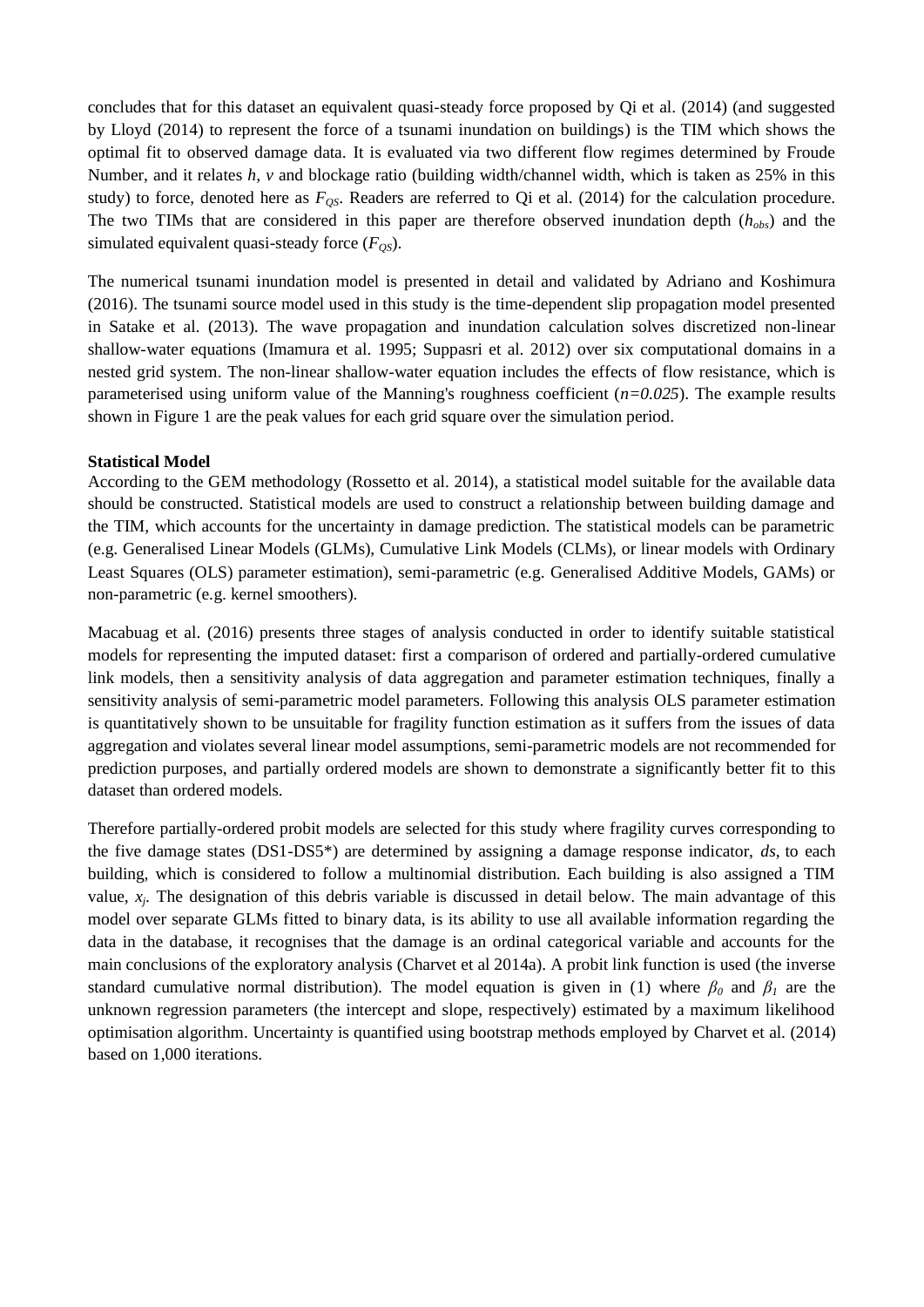$$
ds = \{0,1,2,3,4,5^*\}, \qquad ds|x_j \sim Multinomial\left(P(ds = DS_i | TIM = x_j)\right)
$$
  
\nWhere, 
$$
P(ds = DS_i | TIM = x_j) = \begin{cases} 1 - P(ds \ge DS_i | x_j) \\ P(ds \ge DS_i | x_j) - P(ds \ge DS_{i+1} | x_j) \\ P(ds \ge DS_i | x_j) \end{cases}
$$
  
\n $i = 0$   
\n $0 < i < N_{DS}$  (1)

Random Component

<span id="page-4-2"></span><span id="page-4-0"></span>
$$
i = 0
$$
  

$$
0 < i < N_{DS}
$$
  

$$
i = N_{DS}
$$

Systematic

Component and probit  $(P(ds \geq DS_i | TIM = x_j)) = \beta_{0,i} + \beta_{1,i} x_{j,k}$ 

Parameter **Estimation** and  $\beta_{0,i}$ ,  $\beta_{1,i}$  estimated via Maximum Likelihood

This study utilizes several "goodness of fit" tests in order to assess how well a statistical model fits the damage data, to quantitatively compare models, and to choose the model with the best fit. The coefficient of determination  $(R^2)$  denotes the proportion of the variance in the dependent variable that is predictable from the independent variable and is used in many existing studies (Gokon, Koshimura, & Matsuoka (2010); Suppasri et al. (2011)). However,  $R^2$  does not indicate whether the most appropriate set of explanatory variables has been chosen, the correct regression methodology was used, or if there is collinearity present in the data on the explanatory variables.

Guidelines set out by Rossetto et al. (2014) recommend the use of the Likelihood Ratio Test (LRT) to compare nested models, as conducted by some recent studies (I. Charvet, Ioannou, Rossetto, a. Suppasri & Imamura 2014; Muhari et al. 2015). The likelihood statistic of a model describes the likelihood of observing the observations on which the model was fit, given the error distribution defined by that model. A more complex statistical model (one with more explanatory variables) will always fit the data on which it was fit, as well or better than a simpler model fit to the same data. The LRT tests whether the improvement in fit of a more complex model is statistically significant. The test utilizes the likelihood ratio test statistic (*D*) of two nested models, which is a function of the ratio of the models' likelihood statistics [\(2\)](#page-4-1).

<span id="page-4-1"></span>
$$
D = -2\log \frac{L_{simple\ model}}{L_{complex\ model}}
$$
 (2)

The distribution of the test statistic *D* is approximately a  $\chi^2$  distribution, with degrees of freedom equal to the difference between the degrees of freedom of the two models being tested (*dfsimple model – dfcomplex mode*l). By assuming this  $\chi^2$  distribution, the probability (or p-value) of *D* can be computed, with a p-value < 0.05 indicating a greater than 5% chance that the difference in deviance statistics D was developed from random chance, and so the more complex model can be rejected. The likelihood ratio test will be used in this study to compare nested models.

#### **INCORPORATION OF DEBRIS EFFECTS IN FRAGILITY FUNCTION DERIVATION**

This section investigates to what extent the presence of debris in tsunami inland flow affects fragility function derivation. Buildings which are thought to have been damaged by debris effects are removed from the dataset and fragility functions are formed based only on buildings for which debris was less likely to be the main factor in defining building damage.

#### **Method of Debris Designation**

A major source of large debris within tsunami inland flow is from collapsed buildings (Charvet, Suppasri, et al., 2014), therefore buildings close to other collapsed buildings will be removed from the dataset. A regular grid of 500m is applied to each case study location, the total footprint area of all "washed away" (DS6) buildings is calculated for each grid, and if this area exceeds a threshold proportion of the total building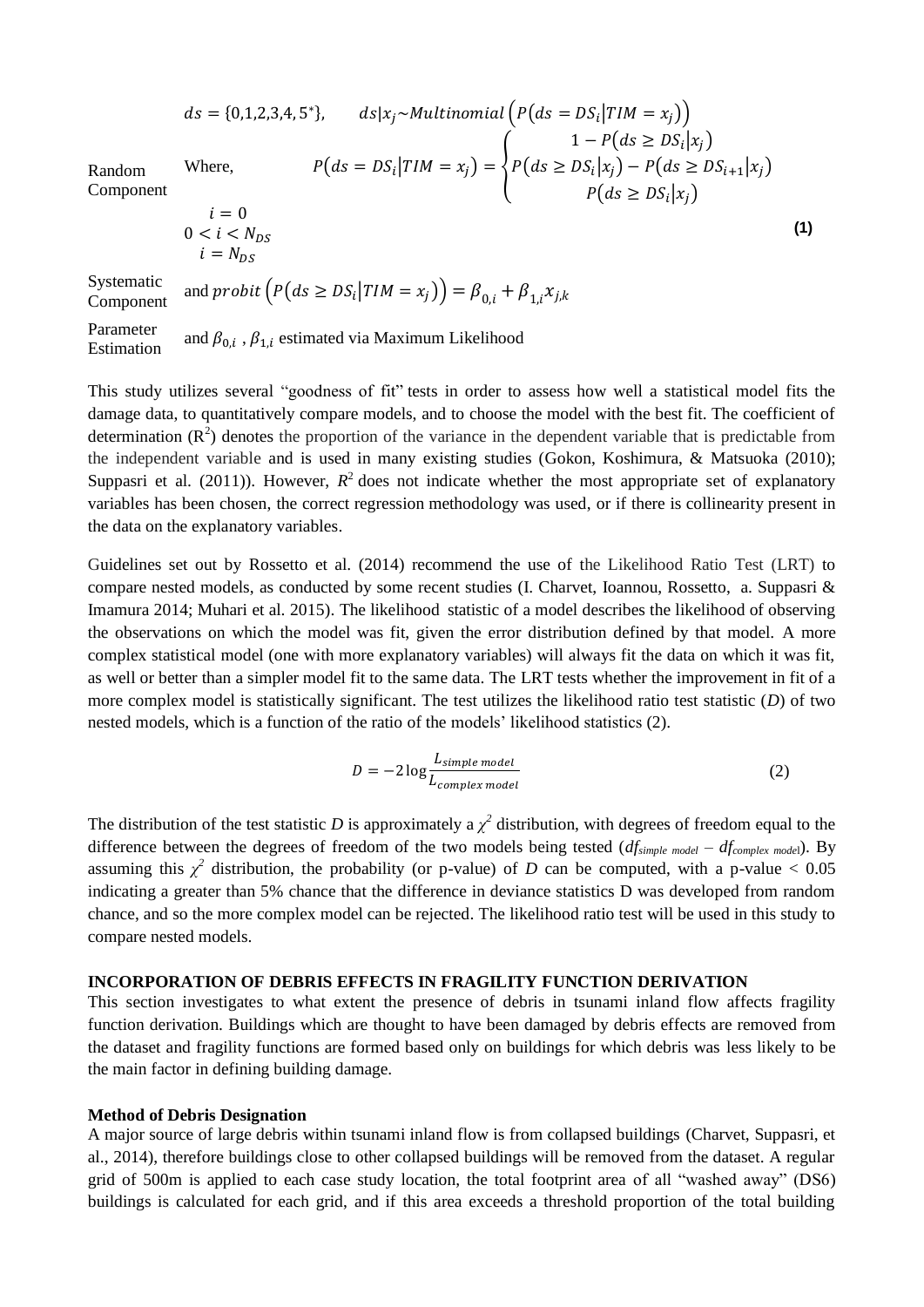footprint area for that grid all buildings of that grid are deemed to have been affected by debris and so removed from the dataset. Threshold proportions (washed away area/total area) of 20%, 35% and 50% are tried.



<span id="page-5-0"></span>**Figure 1: Plan views of Ishinomaki, Japan showing simulation results for inundation depth (left) and the 500m grid used for debris analysis (right) with buildings shown coloured according to their damage state (from DS1, green, to DS5, red, with washed away buildings denoted in black).**

#### **Exploratory Analysis of Debris Dataset**

[Table 2](#page-5-1) shows the proportions of the dataset remaining after debris-affected buildings have been removed, according to each of the collapse area thresholds. It can be seen that the lowest collapse area threshold (of 20%) leads to the greatest number of buildings being removed from the dataset. [Figure 2](#page-5-2) shows histograms for all engineered buildings and for buildings not affected by debris (according to the 20% threshold), showing that buildings affected by debris fall into higher DS categories and at higher TIM values.

| <b>Threshold</b><br>Footprint area of 'washed away' buildings within gridsquare $\setminus$<br>Total area of all buildings in gridsquare | <b>Number of buildings</b><br>deemed to not be<br>affected by debris | % of total dataset<br>unaffected by<br>debris |
|------------------------------------------------------------------------------------------------------------------------------------------|----------------------------------------------------------------------|-----------------------------------------------|
| No buildings removed from dataset                                                                                                        | 4570                                                                 | 100\%                                         |
| 50% of total grid building area                                                                                                          | 3982                                                                 | 87.1%                                         |
| 35% of total grid building area                                                                                                          | 3792                                                                 | 83.0%                                         |
| 20% of total grid building area                                                                                                          | 3130                                                                 | 68.5%                                         |



<span id="page-5-1"></span>**Table 2: proportions of data designated as debris-affected under various collapse area thresholds.**

<span id="page-5-2"></span>**Figure 2: Histograms of observed inundation depth for engineered buildings for each DS. Distributions are shown for all engineered buildings (red) and for buildings deemed not to be affected by debris (blue, based on a 500m grid and 20% collapse area threshold).**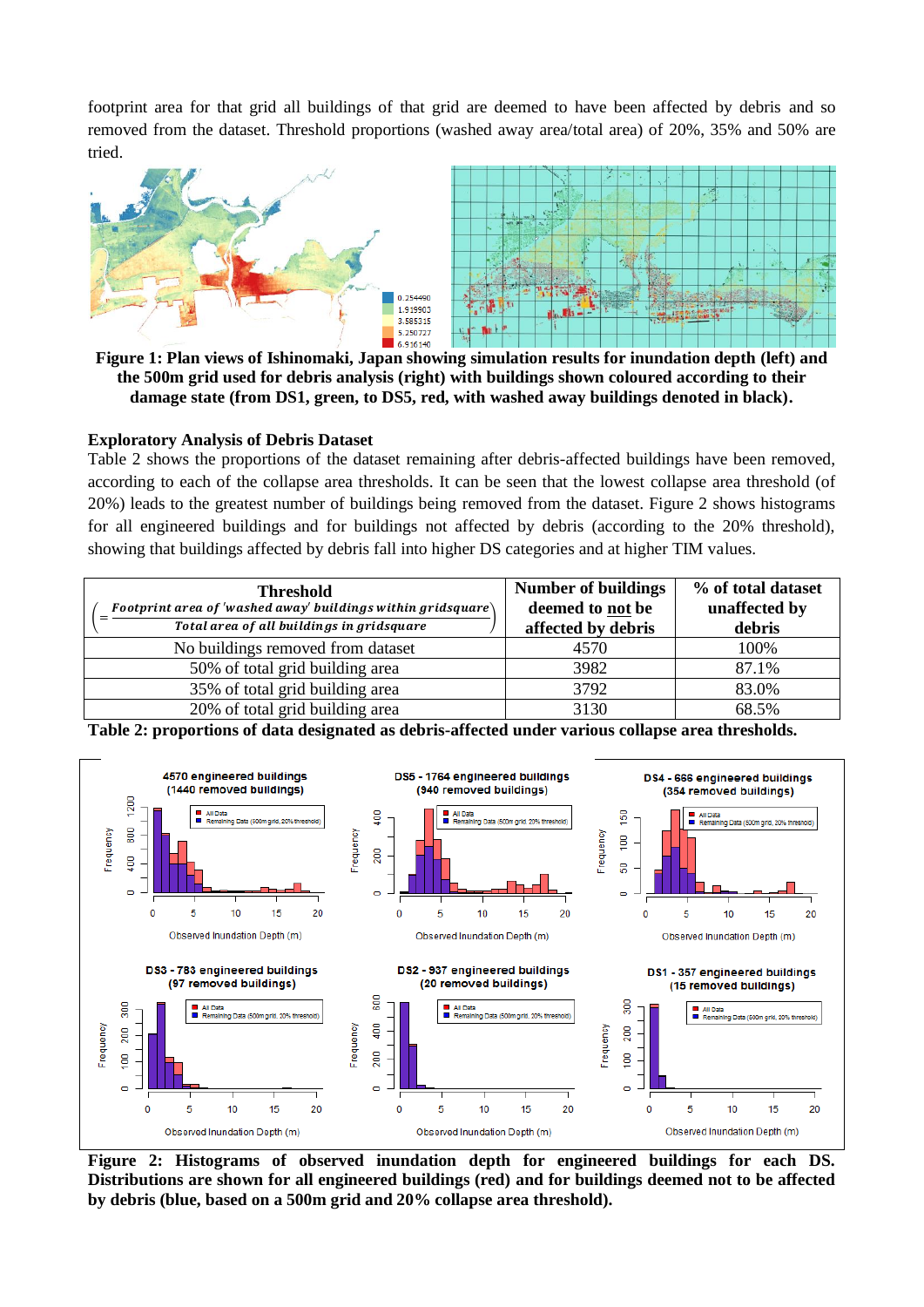#### **Debris Removal Results**

[Figure 3](#page-6-0) compares fragility functions formed for all engineered buildings and for those designated as unaffected by debris, for collapse area thresholds of 50%, 35% and 20%. Deviation from the fragility functions formed for all engineered buildings increases with lower threshold values (i.e. the greatest difference is seen for functions formed on data for the 20% collapse area threshold). The fragility functions for all engineered buildings and for the 20% area threshold are therefore also shown in link function (probit) space in [Figure 4,](#page-6-1) and the model parameters for the inundation depth fragility functions are given in [Table 3.](#page-7-0)



<span id="page-6-0"></span>**Figure 3: Fragility functions for engineered buildings with/without data removed (based on collapse area thresholds of 20%, 35% and 50%).**



<span id="page-6-1"></span>**Figure 4: Link functions for observed inundation depth (top) and simulated force (bottom) for fragility functions derived for all engineered buildings (solid line, with 95% bootstrap confidence intervals) and buildings not affected by debris (for the 20% collapse area threshold).**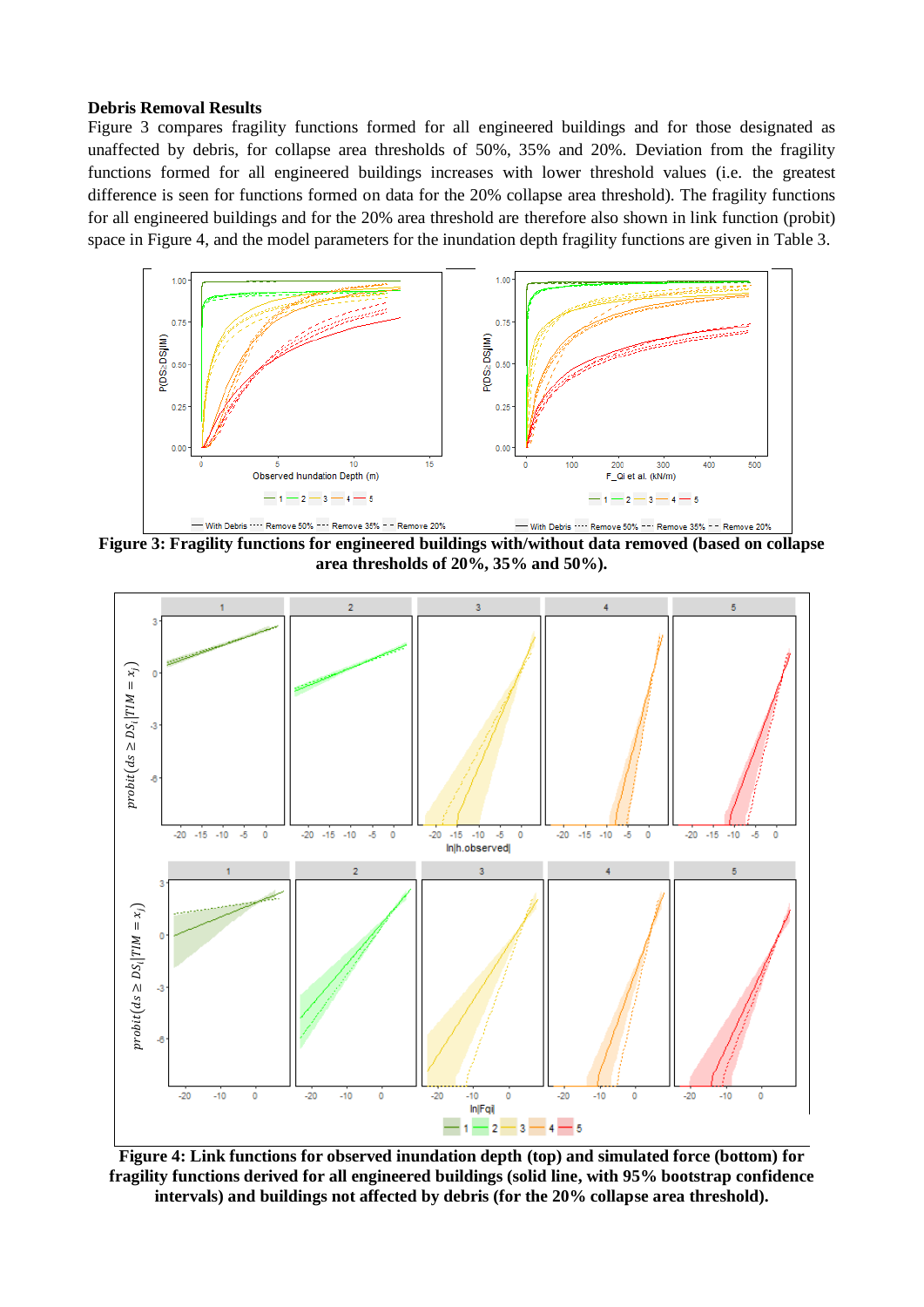|           |                          | <b>No Debris removal</b> | 50% threshold | 35% threshold | 20% threshold |
|-----------|--------------------------|--------------------------|---------------|---------------|---------------|
|           | $0 1.$ (Intercept)       | 2.47                     | 2.49          | 2.49          | 2.44          |
|           | 1 2.(Intercept)          | 1.32                     | 1.29          | 1.28          | 1.20          |
| $\beta_0$ | 2 3.(Intercept)          | 0.29                     | 0.26          | 0.24          | 0.11          |
|           | 3 4.(Intercept)          | $-0.80$                  | $-1.20$       | $-1.21$       | $-1.41$       |
|           | 4   5. (Intercept)       | $-0.95$                  | $-1.23$       | $-1.25$       | $-1.45$       |
|           | $0 1.$ In $ h_{obs} $    | 0.09                     | 0.09          | 0.08          | 0.08          |
|           | $1 2 \cdot \ln h_{obs} $ | 0.10                     | 0.10          | 0.10          | 0.09          |
| $\beta_1$ | $2 3.$ ln   $h_{obs}$    | 0.57                     | 0.47          | 0.45          | 0.46          |
|           | $3 4.$ ln   $h_{obs}$    | 0.95                     | 1.30          | 1.28          | 1.38          |
|           | $4 5.$ In $ h_{obs} $    | 0.66                     | 0.87          | 0.85          | 1.03          |

<span id="page-7-0"></span>**Table 3: Changes in model parameters for observed inundation depth (model [\(1\)\)](#page-4-2). Green colour scale indicates decreasing values, red colour scale indicates increasing values.**

The above figures show the trend that where buildings affected by debris are removed from the dataset, for higher damage states (DS4 and DS5<sup>\*</sup>) the probability of damage exceedance is reduced for lower TIM values, but increased for higher TIM values. As more buildings are removed from the dataset (i.e. as the collapse area threshold decreases) the curve becomes steeper, accentuating the effect of reduced damage exceedance probabilities at lower TIM values but higher probabilities at higher TIM values [\(Figure 3\)](#page-6-0). The opposite is true for lower damage states.

Intuitively, lower damage exceedance probabilities are expected in the absence of debris-related damage (i.e. a given flow depth may be deemed as more likely to cause damage if debris is also present in the flow). However, higher damage exceedance probabilities at higher TIM values are counterintuitive, and so the reason for this must be examined further.

#### **Significance of Debris Parameter**

A possible explanation for the removal of debris-damaged buildings from the dataset leading to increased damage exceedance probabilities at higher TIM values may be that this is simply due to the steepening of the curve (reduction in uncertainty or spread of the data, represented by the slope term,  $\beta_1$ ) as a result of their being less data available [\(Table 2\)](#page-5-1).

The significance of including debris data in the model can be investigated by forming a more complex model which includes a binary debris indicator variable, *debris<sub>j</sub>*, indicating whether or not the building has been affected by debris [\(3\)](#page-7-1) (i.e. *debris<sup>j</sup>* = 1 for all buildings within grid squares which have a ratio of washed away footprint area to total area above the threshold percentage). The parameter  $\beta_{2,i}$  in equation [\(3\)](#page-7-1) adjusts the intercept of the model and equation [\(4\)](#page-7-2) includes a fourth parameter  $\beta_{2,i}$  which adjusts the slope of the model (an interaction term). In this way a single model can be formed which includes all engineered buildings and the significance of each parameter can be determined by their p-values [\(Table 4\)](#page-8-0). A likelihood ratio test is then carried out to determine whether there is a significant increase in model accuracy with the addition of the debris terms [\(Table 5\)](#page-8-1).

<span id="page-7-2"></span><span id="page-7-1"></span>
$$
probit\left(P(ds \ge DS_i | TIM = x_j)\right) = \beta_{0,i} + \beta_{1,i}x_{j,k} + \beta_{2,i}debris_j \tag{3}
$$

$$
probit\left(P(ds \ge D S_i | TIM = x_j)\right) = \beta_{0,i} + \beta_{1,i} x_{j,k} + \beta_{2,i} debris_j + \beta_{3,i} x_{j,k} debris_j \tag{4}
$$

The p-values in [Table 4](#page-8-0) show that all debris parameters are significant and that null hypothesis (that debris has no influence on damage state) can be rejected with the exception of the debris and debris interaction terms for DS1 ( $\beta_{2,DS1}$  and  $\beta_{3,DS1}$ ). The LRT results in [Table 5](#page-8-1) give p-values << 0.001 showing that the reduction in the residual sum of squares for the more complex model is statistically significant, so inclusion of debris improves the performance of fragility functions.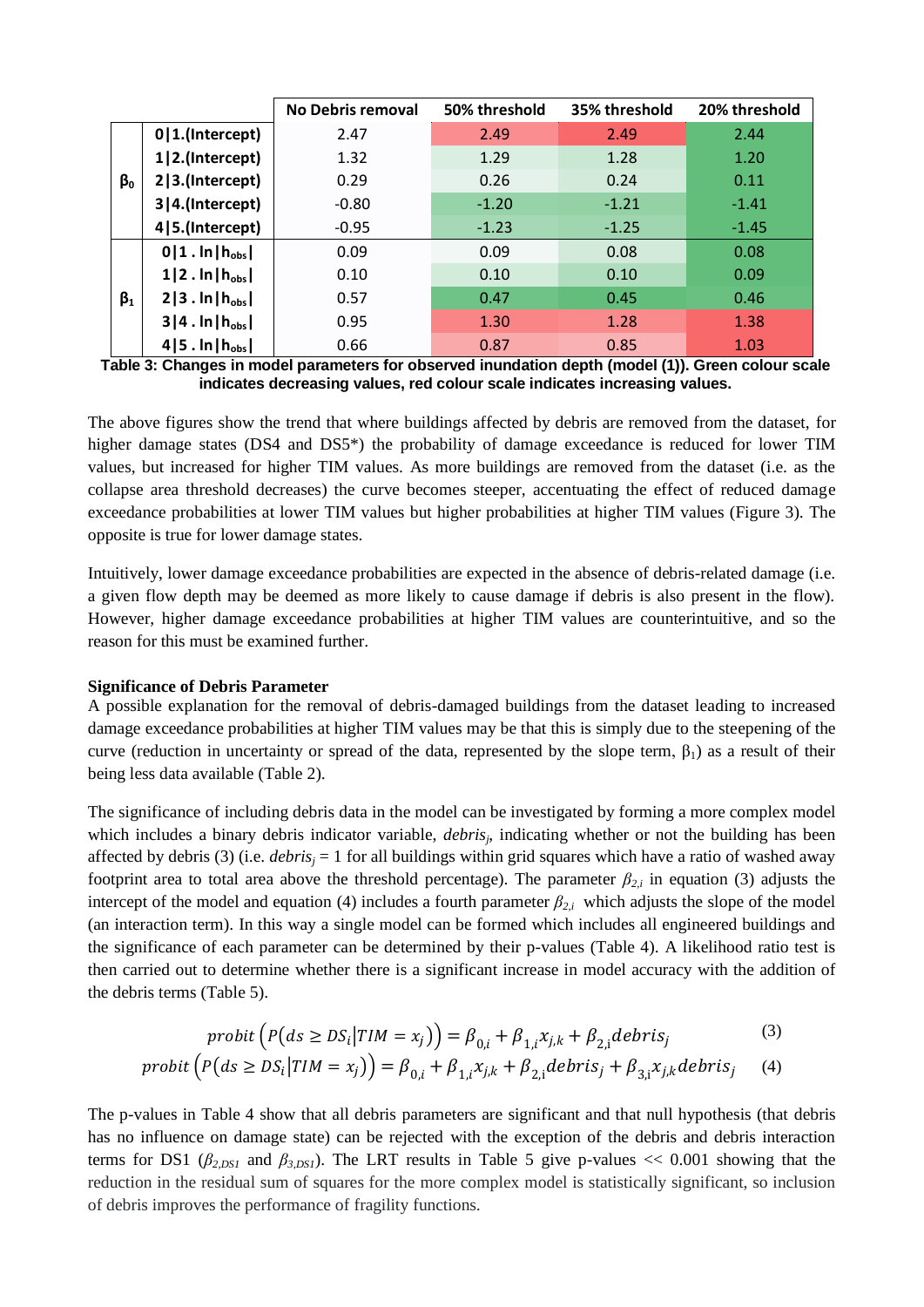|             |                                                | <b>Estimate</b> | Std. Error | р         | <b>Significance</b> |
|-------------|------------------------------------------------|-----------------|------------|-----------|---------------------|
| βο          | $0 1$ .(Intercept)                             | 2.44            | 0.08       | 1.14E-189 | ***                 |
|             | 1 2.(Intercept)                                | 1.20            | 0.03       | 5.01E-294 | ***                 |
|             | 2 3.(Intercept)                                | 0.11            | 0.03       | 2.89E-05  | ***                 |
|             | 3 4.(Intercept)                                | $-1.41$         | 0.05       | 1.31E-190 | ***                 |
|             | 4   5. (Intercept)                             | $-1.45$         | 0.05       | 2.93E-163 | ***                 |
| $\beta_1$   | $0 1$ . $\ln  h_{obs}$ <sub>i</sub>            | 0.08            | 0.01       | 2.69E-31  | ***                 |
|             | $1 2 \t{.} \ln h_{obsj} $                      | 0.09            | 0.01       | 3.38E-52  | ***                 |
|             | $2 3 \cdot \ln h_{obsj} $                      | 0.46            | 0.02       | 1.62E-124 | ***                 |
|             | $3 4 \cdot \ln h_{obsj} $                      | 1.38            | 0.04       | 3.71E-296 | ***                 |
|             | 4   5 . In $ h_{obsj} $                        | 1.03            | 0.04       | 1.72E-119 | ***                 |
|             | $0 1$ . debris <sub>i</sub>                    | 0.13            | 0.21       | 5.36E-01  |                     |
|             | $1 2$ . debris,                                | 1.06            | 0.15       | 2.83E-12  | ***                 |
| $\beta_{2}$ | $2 3$ . debris <sub>i</sub>                    | 1.67            | 0.10       | 1.57E-64  | ***                 |
|             | $3 4$ . debris <sub>i</sub>                    | 1.58            | 0.12       | 2.90E-38  | ***                 |
|             | $4 5$ . debris,                                | 0.89            | 0.11       | 2.37E-15  | ***                 |
|             | $0 1$ . $\ln  h_{obsj} $ . debris <sub>i</sub> | 0.04            | 0.02       | 1.62E-02  | $\ast$              |
|             | 1 2. $\ln h_{obsj} $ . debris <sub>j</sub>     | 0.91            | 0.23       | 6.58E-05  | ***                 |
| $\beta_3$   | 2 3. $\ln h_{obsj} $ . debris <sub>j</sub>     | $-0.24$         | 0.04       | 1.74E-08  | ***                 |
|             | $3 4$ . $\ln  h_{obsj} $ . debris <sub>i</sub> | $-0.61$         | 0.08       | 1.44E-15  | ***                 |
|             | 4   5 . $\ln  h_{obsj} $ . debris <sub>i</sub> | $-0.46$         | 0.07       | 6.89E-11  | ***                 |

<span id="page-8-0"></span>**Table 4: Parameters of model [\(4\)](#page-7-2). Significance codes are: \*\*\* = p<0.001, \*\* = p<0.01, \* = p<0.05.**

| <b>Model Number</b> | no.par | <b>AIC</b> | logLik | LR.stat  | df | Pr( > Chisq)    |
|---------------------|--------|------------|--------|----------|----|-----------------|
| (1)                 |        | 11177.14   | -5578  |          |    |                 |
| (3)                 | 15     | 10546.54   | -5258  | 640.5995 |    | $<$ 2.2e-16 *** |
| $\left( 4 \right)$  | 20     | 10399.99   | -5180  | 156.5459 |    | $<$ 2.2e-16 *** |

<span id="page-8-1"></span>**Table 5: Likelihood ratio test results comparing models of increasing complexity based on observed inundation depth.**

#### **SUMMARY AND CONCLUSION**

This paper has presented a preliminary methodology for quantifying debris-related effects on fragility functions. Detailed, disaggregated building-by-building damage data from the 2011 Great East Japan Earthquake (GEJE) has been used to develop tsunami fragility curves for engineered buildings in Japan for observed inundation depth and simulated force, considering the presence of debris in the flow. A 500m grid is applied to three case-study locations and buildings of each grid are deemed to have been affected by debris if the ratio of "washed away" building area to total building area within that grid exceeds a threshold proportion. Exploratory analysis was conducted of the total dataset of all buildings of engineered construction material (RC or steel) and of the debris-affected datasets. Fragility functions formed for all engineered buildings, and those deemed not to be affected by debris were compared, so that the effect of removing debris-damaged buildings from the regression dataset could be seen. More complex regression models were then formed incorporating a debris indicator variable (denoted 1 for all buildings considered to be affected by debris, and 0 for all other buildings) and an interaction term, so that the statistical significance of the debris parameters for each damage state could be examined. Finally, the models with and without debris parameters were compared using likelihood ratio tests so as to determine whether the inclusion of debris indicators in the model gave a significant improvement in the model fit.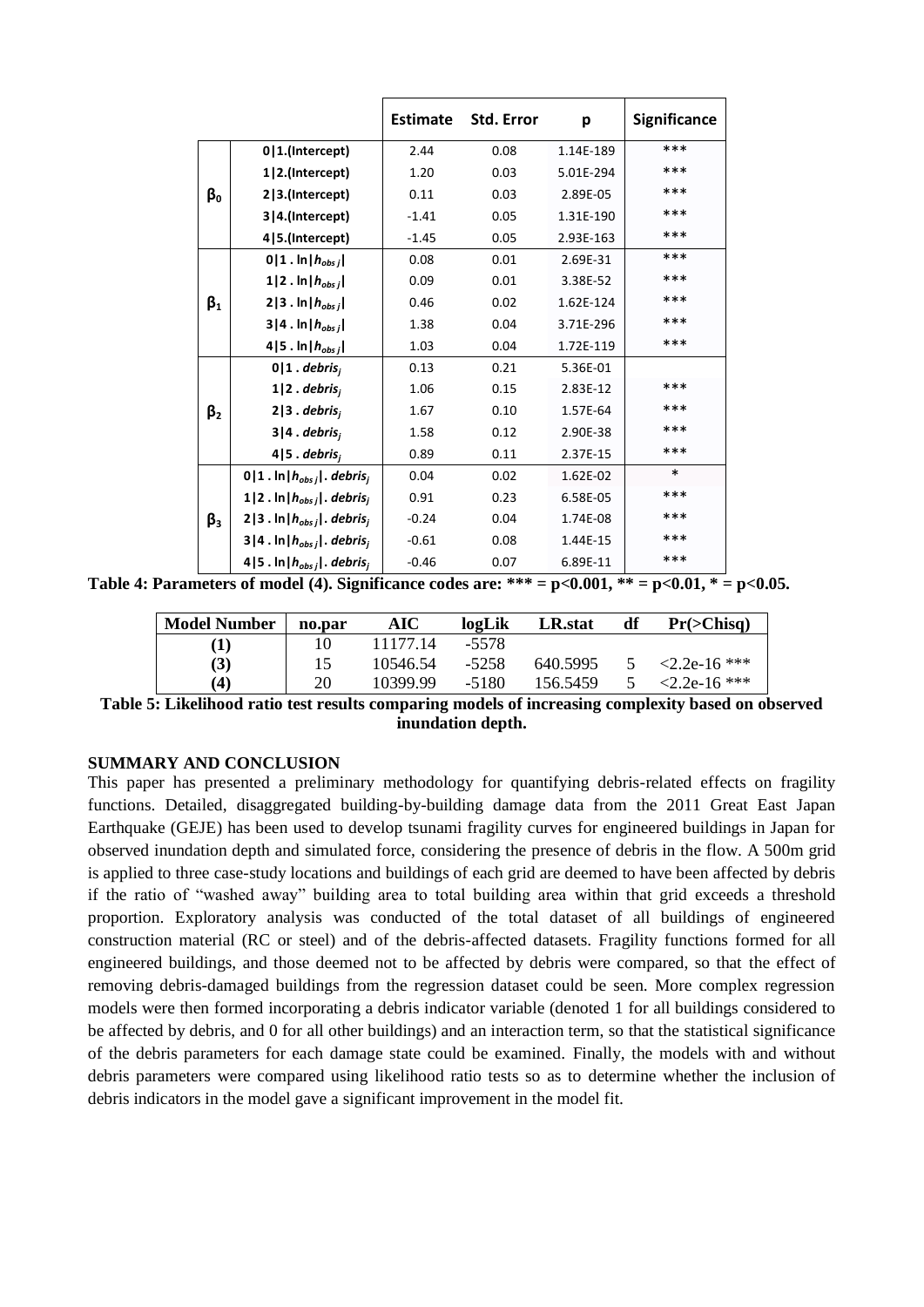The main results from this preliminary work are as follows:

- Buildings thought to be affected by debris mostly experienced higher TIM values and higher damage states (debris designation occurs in the vicinity of other 'washed away' buildings, which as more likely to occur in locations of high TIM values).
- The removal of buildings thought to be affected by debris resulted in changes to both the slope and intercept of the fragility functions. This indicates that the inclusion of debris-damaged buildings in the dataset (as is the case for most existing empirical fragility functions) does have an effect on fragility functions that may not be captured by purely flow regime-related TIMs.
- The difference between the intercept and slope (in link space) for fluid-only and debris-influenced fragility functions can be quantified by inclusion of debris-indicator terms in the fragility functions.
- The influence of debris model parameters on determining building damage was shown to be significant for all but the lowest damage state ("minor damage").
- More complex fragility functions which incorporate debris model parameters were shown to have a statistically significant better fit to the observed damage data than models which omitted debris information. This suggests that inclusion of debris information in fragility functions improves the accuracy of the model.

Note that the method of identifying debris-damaged buildings in a dataset impact has not been the focus of this paper. The use of a grid, the grid size (500m) and the collapse area thresholds (50%, 35% and 20%) have all been subjective, and selected in order to allow the demonstration of the proposed methodology for quantifying debris effects on fragility function derivation. The optimal method of identifying and quantifying debris impact is the subject of further study, and along with the preliminary findings of this paper, will contribute to defining how fragility curves can be adjusted to account for increased damage probabilities in locations of increased likelihood of debris.

#### **REFERENCES**

- Adriano, B., & Koshimura, S. (2016). Understanding the extreme tsunami inundation in onagawa town by the 2011 tohoku earthquake, its effects in urban structures and coastal facilities. *Coastal Engineering Journal*.
- Charvet, I., Ioannou, I., Rossetto, T., Suppasri, a., & Imamura, F. (2014a). Empirical fragility assessment of buildings affected by the 2011 Great East Japan tsunami using improved statistical models. *Natural Hazards*, *73*(2), 951–973. doi:10.1007/s11069-014-1118-3
- Charvet, I., Ioannou, I., Rossetto, T., Suppasri, A., & Imamura, F. (2014b). Empirical fragility assessment of buildings affected by the 2011 Great East Japan tsunami using improved statistical models. *Natural Hazards*. doi:10.1007/s11069-014-1118-3
- Charvet, I., Suppasri, A., Kimura, H., Sugawara, D., & Imamura, F. (2014). Fragility estimations for Kesennuma City following the 2011 Great East Japan Tsunami based on maximum flow depths, velocities and debris impact, with evaluation of the ordinal model's predictive accuracy, 1–33.
- Imamura, F., Gica, E., Takahashi, T., & Shuto, N. (1995). Numerical Simulation of the 1992 Flores Tsunami: Interpretation of Tsunami Phenomena in Northeastern Flores Island and Damage at Babi Island. *Pure and Applied Geophysics*, *144*, p555–568.
- Japan Cabinet Office. (2013). *Residential Disaster Damage Accreditation Criteria Operational Guideline.pdf*. Retrieved from http://www.bousai.go.jp/taisaku/unyou.html
- Lloyd, T. O. (2014). University College London An experimental investigation of tsunami forces on coastal structures.
- Macabuag, J., Rossetto, T., Ioannou, I., Suppasri, A., Sugawara, D., Adriano, B., … Koshimura, S. (2016). Investigation of Optimum Intensity Measures and Advanced Statistical Methods for Constructing Tsunami Fragility Curves for Buildings. *Natural Hazards*, *(tbc)*.
- Qi, Z. X., Eames, I., & Johnson, E. R. (2014). Force acting on a square cylinder fixed in a free-surface channel flow. *Journal of Fluid Mechanics*, *756*, 716–727. doi:10.1017/jfm.2014.455
- Rossetto, T., Ioannou, I., Grant, D. N., & Maqsood, T. (2014). *Guidelines for Empirical Vulnerability Assessment Report produced in the context of the Vulnerability Global Component project*. Retrieved from http://www.nexus.globalquakemodel.org/gem-vulnerability/posts/guidelines-for-empirical-vulnerability-assessment